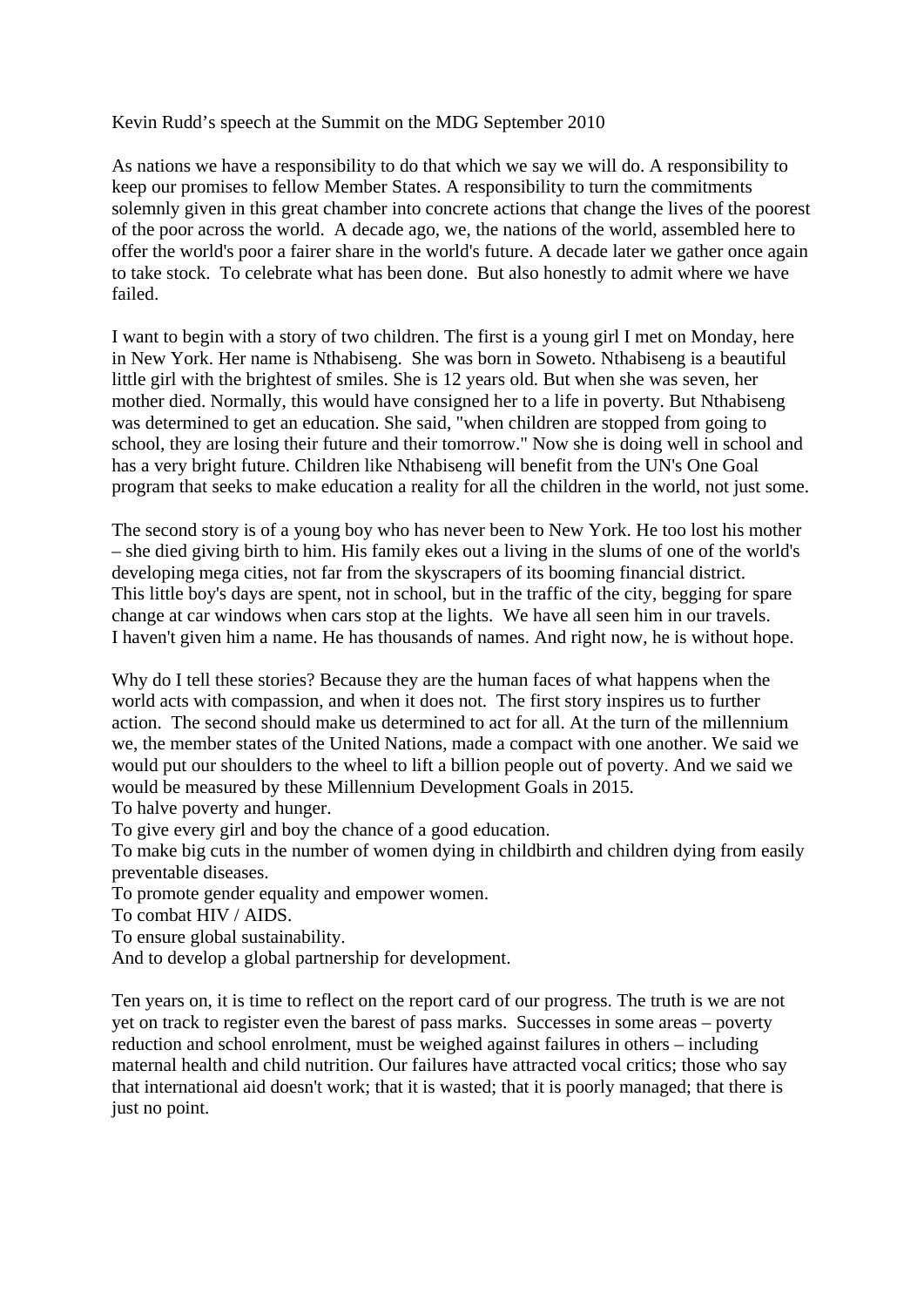This is not Australia's view. Our view is that the richest among us have a profound responsibility to help the poorest members of the human family out of poverty. Poverty is degrading. Poverty is de-humanising. Poverty destroys human dignity. As the Secretary-General reminded us in his report "Keeping the Promise", the MDGs are an expression of basic human rights, the rights of everyone to good health, education and shelter. I believe these truths are self evident. But to those who doubt there is any selfevident truth alive in the concept of social justice we should consider this. Eliminating extreme poverty boosts global growth for all. It grows the global cake. It grows trade and investment. It grows jobs. It acts against political and religious radicalisation. It builds peace. It enhances stability. And it reduces dangerous, irregular people movements around the world. In other words, eliminating extreme poverty is good for the entire human family. And it is good for all nations.

As members of the family of nations, we cannot stand idly by while 70 million children are unable to attend school. We cannot stand idly when hundreds of thousands of women die through childbirth – an estimated 358,000 in the year before last. Nor can we stand idly by while infectious diseases cut a swathe of devastation through the communities of the poor. And the chilling fact is that more than half of the 800 million people in the least-developed countries of the world are still living in extreme poverty.

Let us be honest. Donor countries have made commitments that they have not honoured. For example, less than half of the funding pledged to Africa five years ago in the Gleneagles declaration of the G8 has been delivered. The answer is not to push our commitments even further into the future, nor is the answer simply to sweep it all quietly under the international carpet. The answer is to do that which we say we will do; to honour our commitments, even when the global economic environment is hard because for the poorest of the poor, it is even harder. This is what Australia seeks to do. Several years ago, halfway to the 2015 deadline, we saw that our efforts were not sufficient. We realised that we had to do much more. Today, Australia's aid budget is double what it was in 2005– including a 200 per cent increase in our aid to Africa alone. By 2015, on current projections, our aid budget will double again. This will make Australia the fastest-growing donor country in the OECD. And we have maintained our commitment despite the impacts of the financial crisis. The Gillard Government puts the MDGs at the heart of our aid program. We have established Partnerships for Development with eleven Pacific Island countries. At the regional level, the Cairns Compact on Strengthening Development Cooperation, agreed in 2009, is ensuring all development partners act in concert to help achieve the MDGs with our Pacific Island neighbours.

Yesterday, I attended the special session of this Summit on the least-developed countries. There I talked about the particular needs of the 49 least-developed countries – fifteen of which are in our own region and 33 of which lie in Africa. Our first priority must be with these people – the poorest of the poor. As Australia's aid program doubles over the next five years, we will increase our support to those least-developed countries. Today I am committing Australia to working towards providing 0.15 per cent of our Gross National Income in aid to the least-developed countries, in line with international targets. Across our entire overseas development assistance program, Australia expects between now and 2015 to allocate A\$5 billion to education. A\$1.6 billion to women's and children's health. A\$1.8 billion to food security. And A\$1.2 billion for action on climate change adaptation and mitigation in developing countries, including the 39 small island developing states who are the most exposed to, but least responsible for, this great threat to our planet.